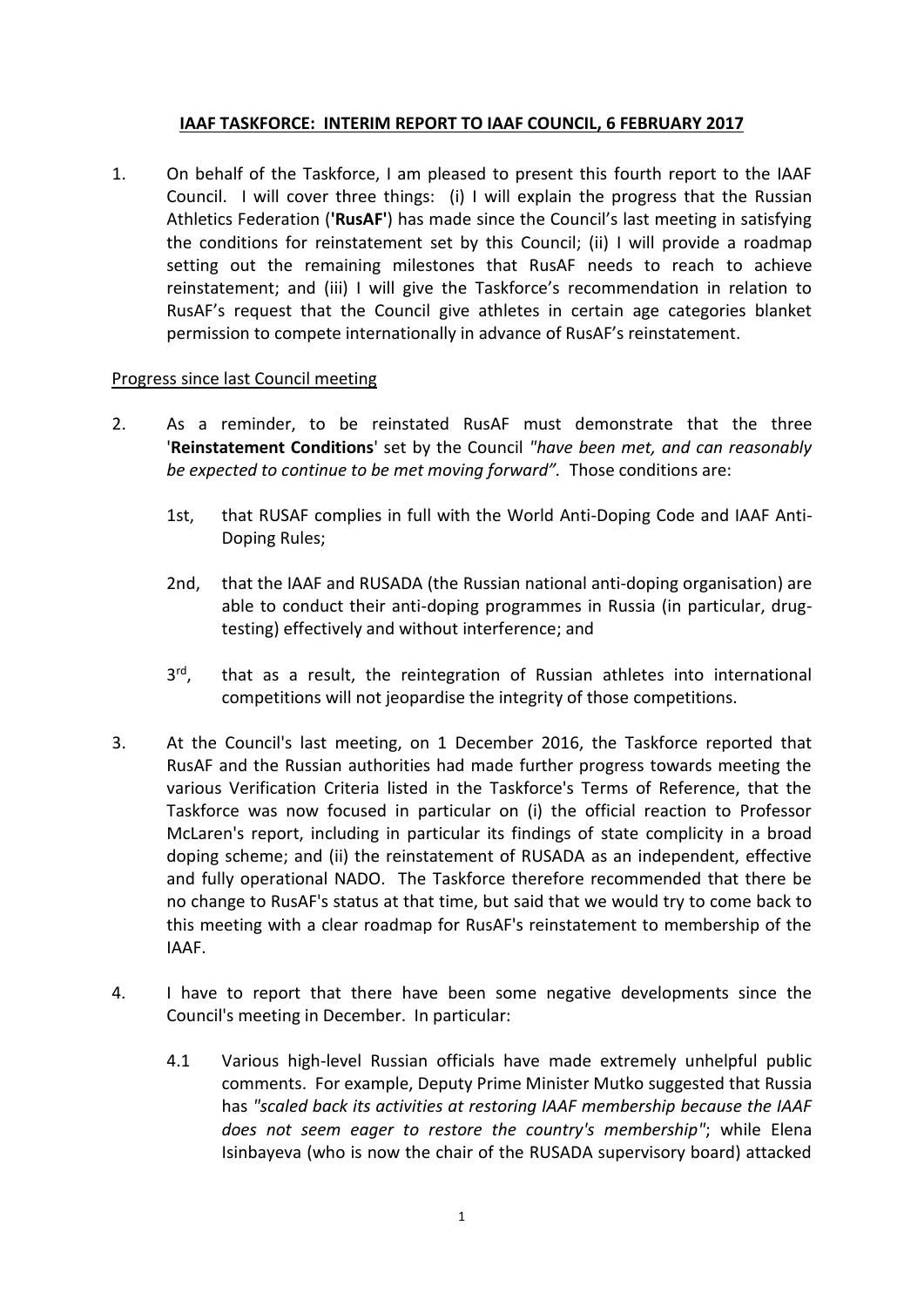new Russian whistle-blower Andrey Dmitriev for the disclosures he made on his blog and in an ARD documentary.

- 4.2 Second, Vladimir Kazarin is a senior ARAF coach who has been charged with doping Russian national team athletes. He has been provisionally suspended since August 2015, pending CAS's ruling on the IAAF's request for a life ban. In January 2017, ARD broadcast footage of Mr Kazarin coaching at least two elite Russian athletes at a facility run by the Ural State University of Physical Culture and Sport (which is under the control of the Ministry for Sport). RusAF subsequently explained that it had stopped funding Mr Kazarin, and had barred him from attending any national training camps, but it continued to face practical and legal difficulties in enforcing provisional doping bans, and could only really stop him from coaching if and when the CAS issued a permanent ban.
- 4.3 Pending reinstatement of RUSADA's testing function, there continues to be very limited testing of Russian track & field athletes at the national level. Furthermore, there continue to be troubling incidents in respect of the testing that is taking place. For example, (i) on 25 January 2017 it was reported that five athletes had withdrawn from a national competition when they heard that DCOs had turned up to do drug testing; (ii) in at least one case, boxes of samples being shipped to foreign labs for testing were opened and inspected, and (it appears) attempts were made to open a sample bottle; (iii) presently the Russian authorities are refusing to release ABP samples that have been screened at the Moscow lab so that the IAAF can ship them to a foreign lab for further testing; and (iv) finally, the issue of access to athletes in 'closed cities' has still not been resolved (although the Taskforce has been assured it will be soon).
- 5. On the other hand, there have also been several positive developments since the Council's December meeting. In particular:
	- 5.1 RusAF President Dmitri Shlyakhtin continues to impress the Taskforce with his efforts to reform RusAF and its regional members, and with his tireless work to meet the specific and detailed requirements set out in the Verification Criteria.
	- 5.2 Colonel Zherdev, a representative of the Investigative Committee of the Russian Federation, met with members of the Taskforce in Moscow last month, and explained how the Committee is cooperating with the French criminal authorities in investigating the conspiracy between former IAAF and ARAF officials to cover up Russian doping cases. Colonel Zherdev also confirmed that the Investigative Committee is looking at all of the findings in Professor McLaren's two reports (the second of which was issued on 9 December 2016). He confirmed it is looking not only at the role of Moscow lab director Grigory Rodchenkov in doping Russian athletes and manipulating drug tests to cover up that doping, but also at what Professor McLaren found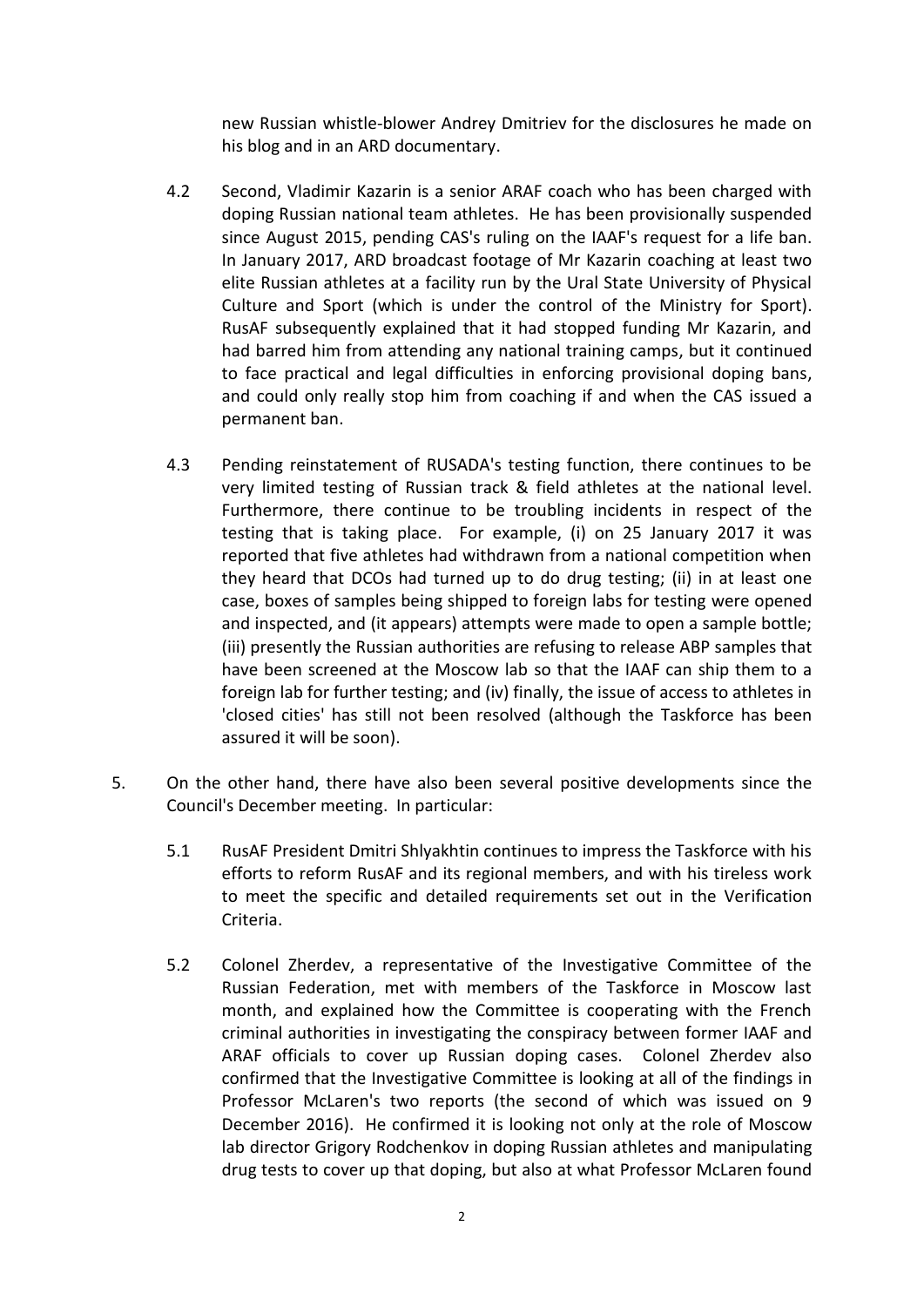about the involvement in that conspiracy of officials from the Ministry for Sport, from the Centre for Sports Preparation linked to the Ministry for Sport, and from the FSB. Colonel Zherdev assured the Taskforce members that an exhaustive investigation will be done and anyone found to have done wrong will be brought to justice.

- 5.3 Russian 1500m runner Andrey Dmitriev spoke out publicly, first in a blog and then on German television, about the continuing culture of doping in Russian track & field. Taskforce members also met with him in Moscow last month, and were impressed with the efforts he is making, with some colleagues, to start a public debate and a popular movement in support of clean sport.
- 5.4 Taskforce members also met in Moscow with one of the international experts appointed by WADA to assist RUSADA with its reinstatement efforts, and were encouraged by her description of the progress made in recruiting and training the new staff required to enable RUSADA to start functioning fully in accordance with the World Anti-Doping Code. The Taskforce members were told that RUSADA remains on track to start its own testing again in May 2017 (it plans to conduct about 6,000 tests in total in 2017, including on track & field athletes), with a view to full reinstatement in November 2017. And new Minister for Sport Pavel Kolobkov also met with the Taskforce members and provided assurances that the Ministry will provide every necessary support to RUSADA, but will not interfere in any way with its operations.

## Roadmap to reinstatement

- 6. Based on the above, **the Taskforce does not think the Council should consider reinstatement of RusAF's membership today**. However, barring any unexpected developments, the Taskforce does think that **it will be able to recommend (conditional) reinstatement of RusAF to IAAF membership if and when the following milestones are met**:
	- 6.1 All outstanding Verification Criteria have been satisfied, and those Verification Criteria that are ongoing -- such as the requirement of full cooperation with the French criminal authorities -- continue to be satisfied moving forward.
	- 6.2 The testing of Russian athletes (including not only IAAF testing of IRTP athletes but also national-level testing by or on behalf of RUSADA) is taking place without any further adverse incidents or difficulties.
	- 6.3 RusAF has delivered a written report that provides a rigorous root cause analysis of the legal and practical reasons why it has been unable to date to enforce the provisional suspensions imposed on Russian track & field coaches, and an explanation, supported by an independent legal opinion, of how in the future, whether through changes in the law, in contractual arrangements or otherwise, it will be able to enforce all suspensions (whether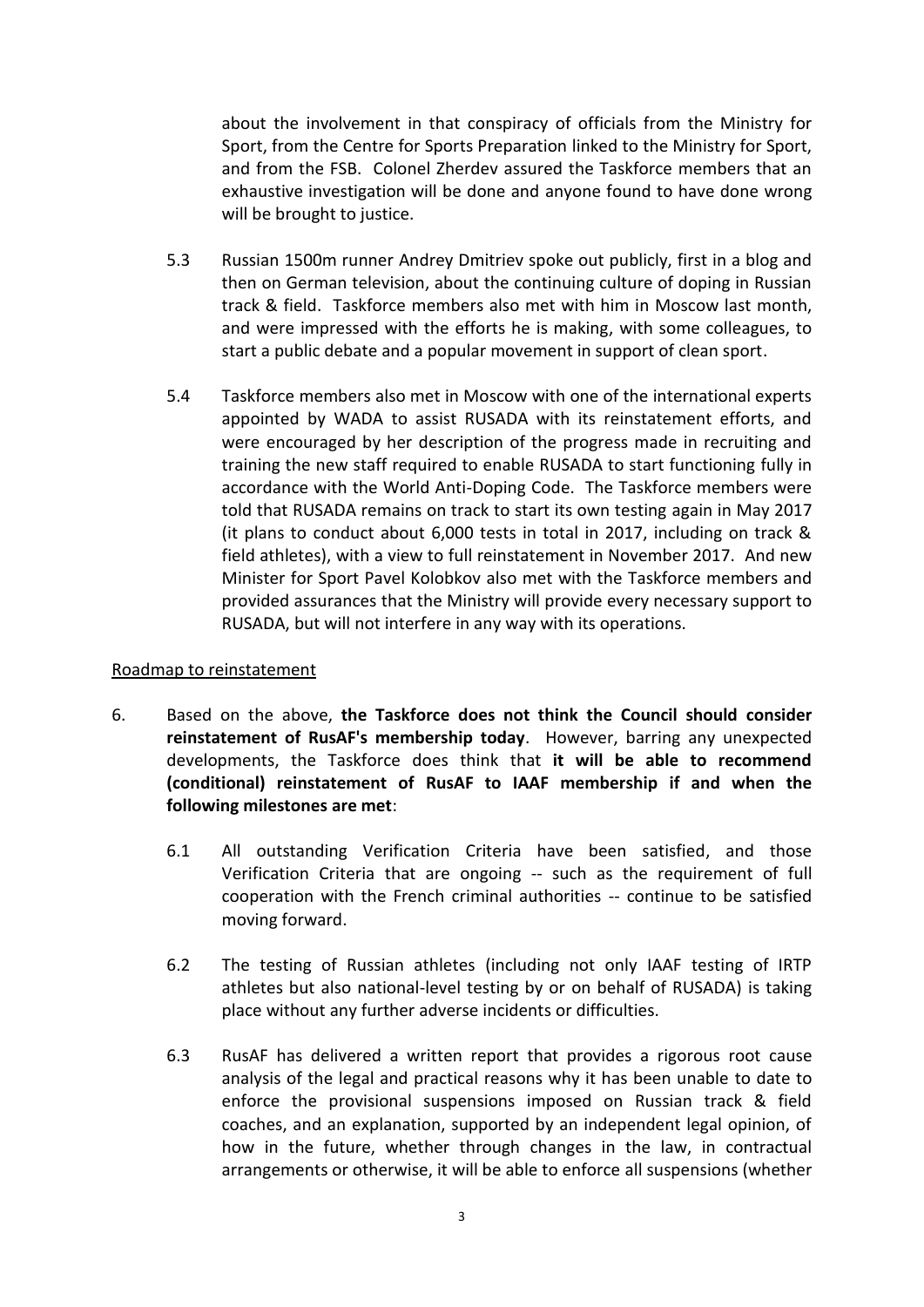provisional or final) imposed on athletes and athlete support personnel under its jurisdiction in an effective and timely fashion.

- 6.4 There has been an appropriate official response to the McLaren reports, specifically addressing Professor McLaren's findings that officials from the Ministry for Sport, the FSB, and the Centre for Sport Preparation were involved in the doping scheme, either by convincingly rebutting those findings or else by acknowledging and properly addressing them.
- 6.5 RusAF has taken demonstrable objective and practical steps to cultivate the clean sport movement championed by Andrey Dmitriev and his colleagues, including having RusAF's leading officials, athletes and coaches speak in support of the movement, and providing financial and other practical assistance to the movement as appropriate.
- 6.6 WADA has determined that all of the conditions it has specified for the reinstatement of RUSADA as a truly autonomous, independent and properlyresourced national anti-doping organisation have been met, and on that basis has reinstated RUSADA as the official, Code-compliant NADO for Russia. (As noted above, the current WADA roadmap contemplates full reinstatement of RUSADA by November 2017, but that depends on timely achievement of the various milestones on that roadmap. If there are delays/interference in achieving any of those milestones, then the timeframe for compliance will be delayed and the November date would, we understand, be unlikely to be achievable).

## Proposal in relation to age-group athletes

- 7. In the meantime, pending RusAF's reinstatement to membership:
	- 7.1 The Taskforce understands that many Russian athletes have applied to compete in international competitions as neutral athletes, pursuant to the special rule adopted by this Council last June for this purpose, and the Doping Review Board is now in the process of reviewing those applications in accordance with the published guidelines. **The Taskforce recommends that RusAF be required to supply an official comment in respect of each application, providing any relevant information it holds, and specifically advising whether it agrees that the athlete applicant meets all of the criteria to be granted neutral athlete status, and so endorses the application on that basis**.
	- 7.2 RusAF has asked whether a blanket permission can be granted for all under-15 athletes, under-18 athletes, and Masters-level athletes to compete in international competitions as neutral athletes, with immediate effect. The Taskforce has considered this request carefully. Balancing the desire to encourage the aspirations of young athletes to excel in the sport against the need to protect the integrity of international competition, **the Taskforce**